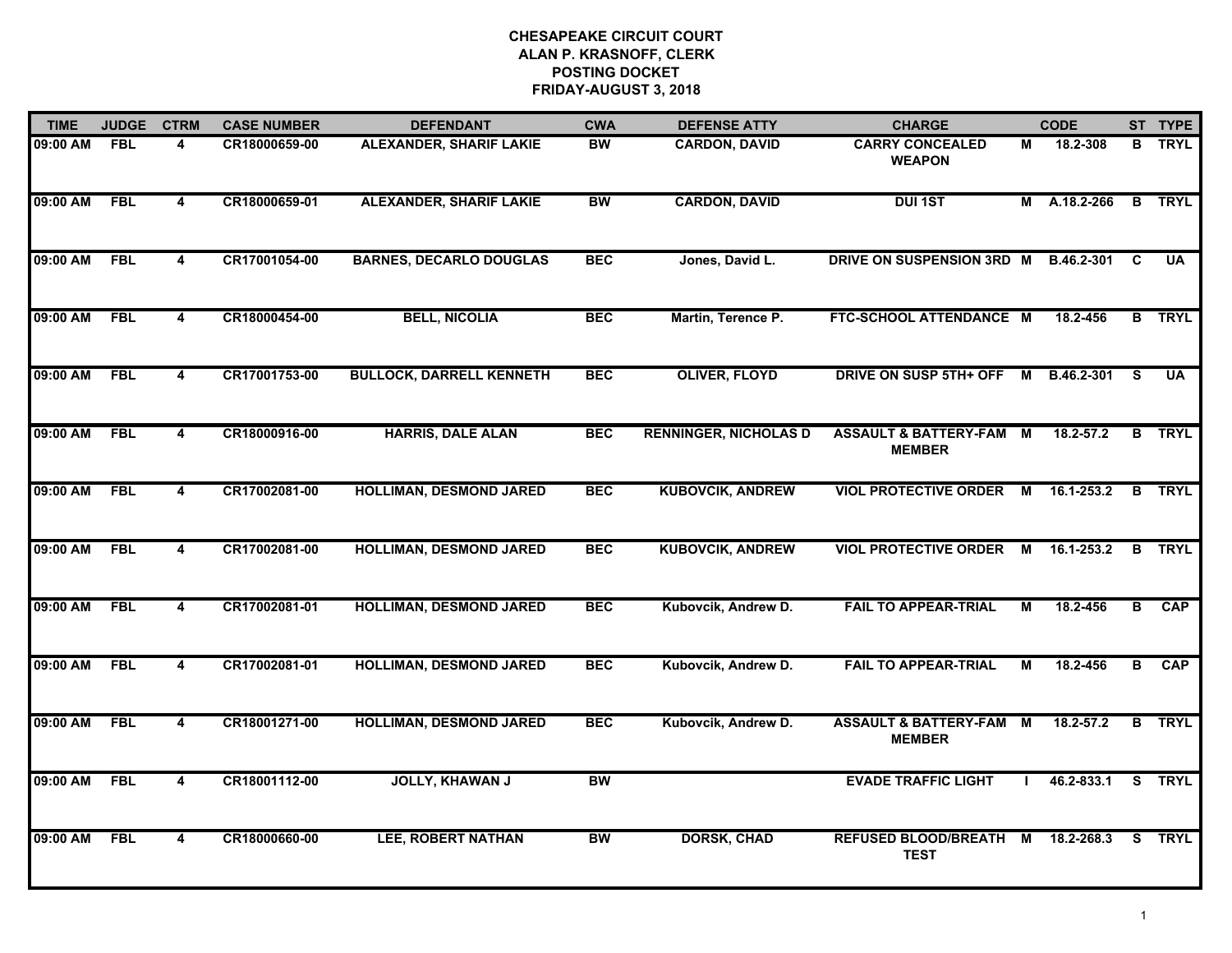| <b>TIME</b>  | <b>JUDGE</b> | <b>CTRM</b>             | <b>CASE NUMBER</b> | <b>DEFENDANT</b>              | <b>CWA</b> | <b>DEFENSE ATTY</b>         | <b>CHARGE</b>                                       |    | <b>CODE</b>    |              | ST TYPE                  |
|--------------|--------------|-------------------------|--------------------|-------------------------------|------------|-----------------------------|-----------------------------------------------------|----|----------------|--------------|--------------------------|
| 09:00 AM     | <b>FBL</b>   | 4                       | CR18000451-00      | <b>LOHR, LANE MILLER</b>      | <b>BEC</b> | <b>SULLIVAN, PATRICK J</b>  | <b>ASSAULT &amp; BATTERY-FAM M</b><br><b>MEMBER</b> |    | 18.2-57.2      | B            | <b>TRYL</b>              |
| 09:00 AM     | FBL          | 4                       | CR18000451-01      | <b>LOHR, LANE MILLER</b>      | <b>BEC</b> |                             | <b>S/C RULE</b>                                     | М  | 18.2-456       | $\mathbf{o}$ | $\overline{\mathsf{sc}}$ |
| 09:00 AM     | <b>FBL</b>   | $\overline{4}$          | CR18000047-00      | <b>MILLS, KEONTAE DEBREON</b> | <b>AMF</b> | <b>Brown, Curtis Tyrone</b> | <b>AGGRAVATED MALICIOUS</b><br><b>WOUNDING</b>      | -F | 18.2-51.2      |              | C BOND                   |
| 09:00 AM     | <b>FBL</b>   | 4                       | CR18000898-00      | <b>MINGA, MICHAEL MAPP</b>    | <b>BW</b>  | <b>MORRIS, MATTHEW</b>      | <b>DWI 1ST</b>                                      |    | M A.18.2-266   |              | <b>B</b> TRYL            |
| 09:00 AM     | <b>FBL</b>   | 4                       | CR17001106-00      | <b>RHYNE, JOSHUA W</b>        | <b>PLS</b> | <b>BOSLEY, CORIE</b>        | <b>POSSESS MARIJUANA</b>                            |    | M 18.2-250.1   | F.           | <b>DD</b>                |
| 09:00 AM FBL |              | $\overline{\mathbf{4}}$ | CR17001106-00      | <b>RHYNE, JOSHUA W</b>        | <b>PLS</b> | <b>BOSLEY, CORIE</b>        | <b>POSSESS MARIJUANA</b>                            |    | M 18.2-250.1   | - F          | <b>CC</b>                |
| 09:00 AM     | FBL          | $\overline{\mathbf{4}}$ | CR17000727-00      | <b>SMITH, KIANA PATRICE</b>   | <b>BEC</b> |                             | <b>PETIT LARCENY</b>                                | М  | 18.2-103       | <b>S</b>     | <b>UA</b>                |
| 09:00 AM     | <b>FBL</b>   | $\overline{\mathbf{4}}$ | CR18001054-00      | <b>SNOW, LISA K</b>           | <b>BEC</b> |                             | <b>DEFECTIVE EQUIPMENT</b><br><b>GENERALLY</b>      |    | 46.2-1003      |              | S TRYL                   |
| 09:00 AM     | <b>FBL</b>   | $\overline{\mathbf{4}}$ | CR18000708-00      | <b>TWIFORD, JACOB S</b>       | <b>BEC</b> |                             | 76/55 SP                                            |    | $C.46.2 - 875$ |              | S TRYL                   |
| 09:00 AM     | <b>FBL</b>   | 4                       | CR18000173-00      | <b>UMSTOT, TIMOTHY ANDREW</b> | <b>MAP</b> | <b>DORSK, CHAD G</b>        | <b>ASSAULT &amp; BATTERY-FAM</b><br><b>MEMBER</b>   | M  | $18.2 - 57.2$  |              | S SENT                   |
| 09:00 AM     | <b>FBL</b>   | 4                       | CR18000173-01      | <b>UMSTOT, TIMOTHY ANDREW</b> | <b>MAP</b> | <b>DORSK, CHAD G</b>        | ASSAULT & BATTERY-FAM M<br><b>MEMBER</b>            |    | $18.2 - 57.2$  |              | S SENT                   |
| 09:00 AM     | <b>FBL</b>   | $\overline{\mathbf{4}}$ | CR18000173-02      | <b>UMSTOT, TIMOTHY ANDREW</b> | <b>MAP</b> | <b>DORSK, CHAD G</b>        | ASSAULT & BATTERY-FAM M<br><b>MEMBER</b>            |    | 18.2-57.2      | S.           | <b>SENT</b>              |
| 09:00 AM     | <b>FBL</b>   | 4                       | CR18001068-00      | <b>WEBB, AARON TYRONE; II</b> | <b>BW</b>  |                             | <b>SPEED 37/25</b>                                  |    | F.46.2-874     |              | S TRYL                   |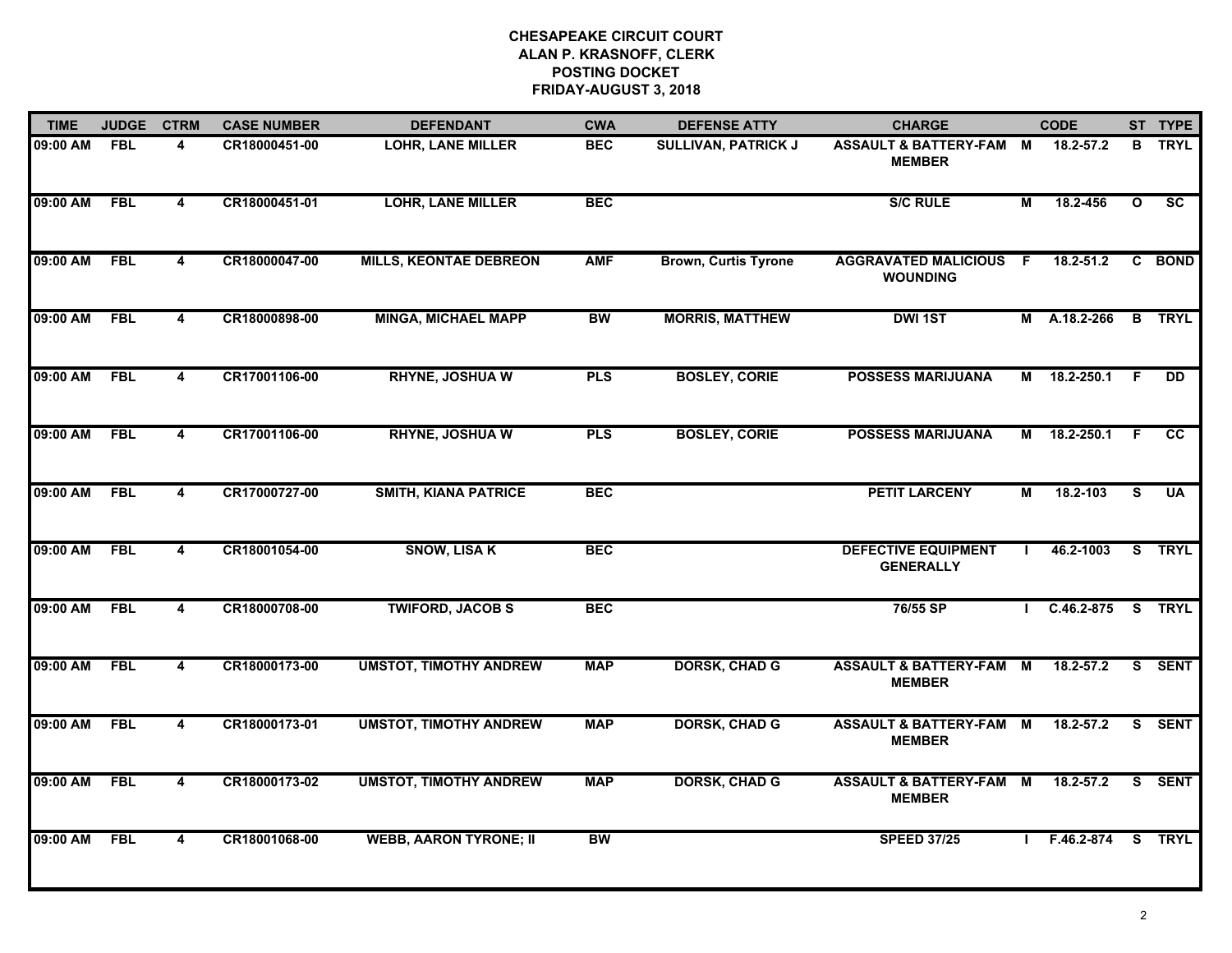| <b>TIME</b> | <b>JUDGE</b> | <b>CTRM</b>     | <b>CASE NUMBER</b> | <b>DEFENDANT</b>                  | <b>CWA</b> | <b>DEFENSE ATTY</b>        | <b>CHARGE</b>                                   |              | <b>CODE</b>       |                | ST TYPE       |
|-------------|--------------|-----------------|--------------------|-----------------------------------|------------|----------------------------|-------------------------------------------------|--------------|-------------------|----------------|---------------|
| 09:00 AM    | FBL          | 4               | CR18001163-00      | <b>WILLIAMS, ANGEL DENISE</b>     | <b>BW</b>  |                            | <b>DRIV UNDER</b><br><b>REVO/SUSPENSION</b>     |              | M B.46.2-301      |                | S TRYL        |
| 09:00 AM    | FBL          | 4               | CR18000828-00      | <b>WILLIAMS, DAMANIQUE DENISE</b> | <b>BW</b>  |                            | <b>DUI 2ND (ACC)</b>                            |              | M B.18.2-266      | $\overline{B}$ | NOT           |
| 09:00 AM    | <b>FBL</b>   | 4               | CR18001113-00      | <b>WYCHE, SHERYL L</b>            | <b>BW</b>  |                            | <b>SPEED 48/35</b>                              |              | F.46.2-875 S TRYL |                |               |
| 09:00 AM    | <b>FBL</b>   | 4               | CR18000979-00      | YOUNG, MISTY C                    | <b>BW</b>  |                            | <b>FAIL STOP/YIELD ENTERING I</b><br><b>HWY</b> |              | 46.2-821          |                | S TRYL        |
| 09:00 AM    | <b>FBL</b>   | 4               | CR18000868-00      | YOUNG, MISTY CAITLIN              | <b>BW</b>  |                            | <b>SPEED 74/55</b>                              |              | $G.46.2 - 870$    |                | S TRYL        |
| 09:00 AM    | <b>RDS</b>   | 5               | CR17000434-00      | <b>BILAL, AHMAD RASHAD</b>        | <b>DJH</b> | <b>SACKS, ANDREW</b>       | <b>POSSESS HEROIN</b>                           | F.           | 18.2-250          |                | <b>B</b> SENR |
| 09:00 AM    | <b>RDS</b>   | $\overline{5}$  | CR10000639-04      | <b>BROWN, SILIVERIO; JR</b>       | <b>PLS</b> | SWIFT-SHERARD, Sanita A.   | <b>PROB VIOL (STATUTORY</b><br><b>BURGLARY)</b> | - F          | 19.2-306          | S.             | <b>REV</b>    |
| 09:00 AM    | <b>RDS</b>   | $\overline{5}$  | CR10000639-05      | <b>BROWN, SILIVERIO; JR</b>       | <b>PLS</b> | SWIFT-SHERARD, Sanita A.   | <b>PROB VIOL (PETIT</b><br>LARCENY)             | М            | 19.2-306          | S              | <b>REV</b>    |
| 09:00 AM    | <b>RDS</b>   | 5               | CR10000639-06      | <b>BROWN, SILIVERIO; JR</b>       | <b>PLS</b> | SWIFT-SHERARD, Sanita A.   | <b>PROB VIOL(POSSESS</b><br><b>BURGL TOOLS)</b> | F.           | 19.2-306          | S.             | <b>REV</b>    |
| 09:00 AM    | <b>RDS</b>   | 5               | CR17001381-00      | <b>HENRY, KECO ANTHONY</b>        | <b>MLK</b> | <b>LECKIE, ERIC</b>        | <b>FIREARM: POSSESS BY</b><br><b>CONV FELON</b> | F.           | 18.2-308.2        | B              | C             |
| 09:00 AM    | <b>RDS</b>   | 5               | CR18001033-00      | JOHNSON, CALVAN                   | <b>MLK</b> | Sacks, Andrew M.           | <b>GRAND LARCENY</b>                            | F.           | 18.2-95           |                | <b>B</b> PLEA |
| 09:00 AM    | <b>RDS</b>   | $5\overline{5}$ | CR18001421-00      | <b>LINVILLE, WILLIAM BENJAMIN</b> | <b>SNS</b> | <b>WENTWORTH, RACHEL E</b> | <b>BOND APPEAL</b>                              | $\mathbf{o}$ | 19.2-124          |                | C BOND        |
| 09:00 AM    | <b>RDS</b>   | 5               | CR18000974-00      | <b>LOCKETT, SANCHEZ ZONNELL</b>   | <b>SNS</b> | <b>WENTWORTH, RACHEL</b>   | <b>RAPE: VICTIM &lt;13 YRS</b>                  | F            | 18.2-61           |                | C PLEA        |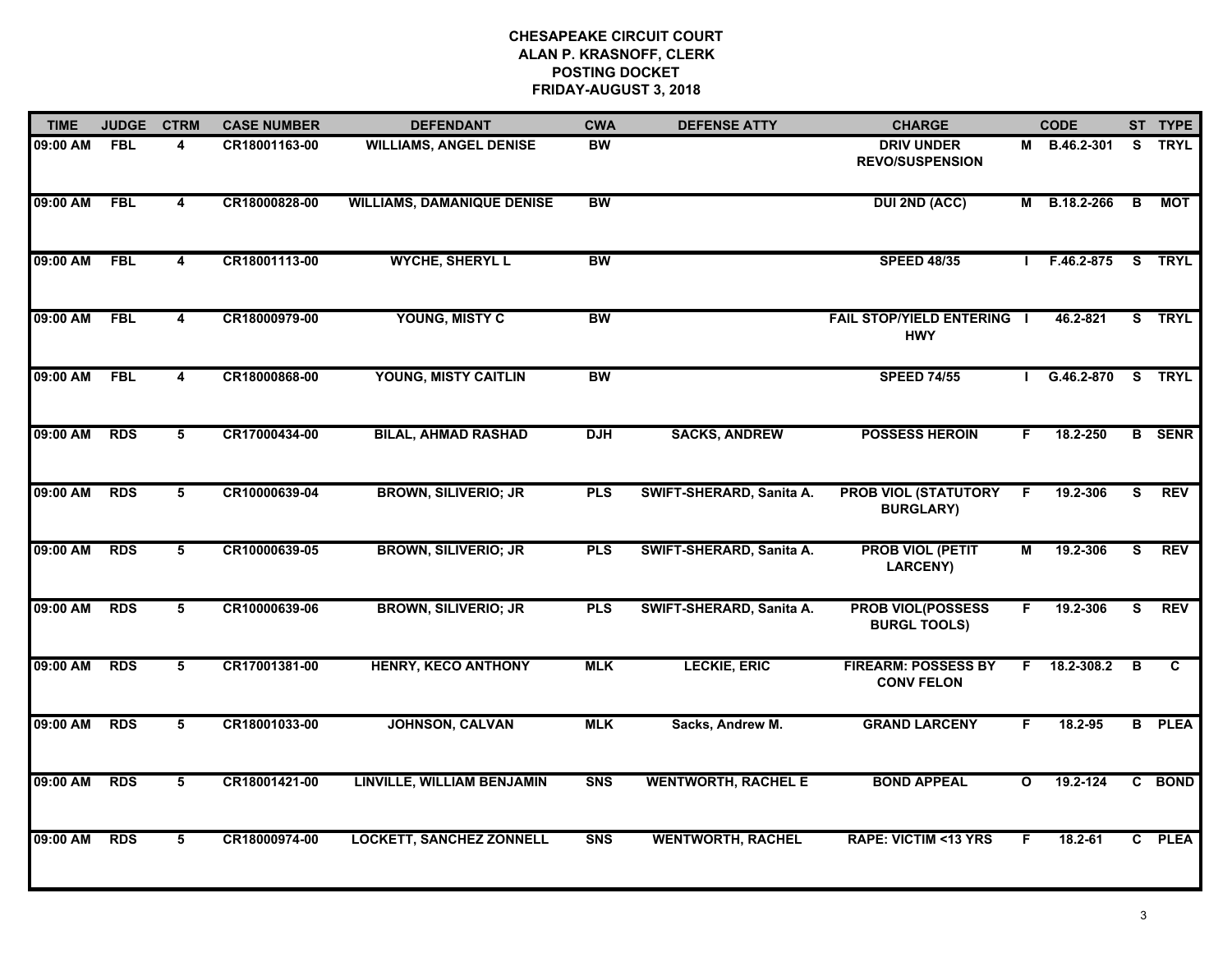| <b>TIME</b> | <b>JUDGE</b> | <b>CTRM</b>     | <b>CASE NUMBER</b> | <b>DEFENDANT</b>                | <b>CWA</b> | <b>DEFENSE ATTY</b>           | <b>CHARGE</b>                                   |                | <b>CODE</b> |                         | ST TYPE        |
|-------------|--------------|-----------------|--------------------|---------------------------------|------------|-------------------------------|-------------------------------------------------|----------------|-------------|-------------------------|----------------|
| 09:00 AM    | <b>RDS</b>   | 5               | CR18000974-01      | <b>LOCKETT, SANCHEZ ZONNELL</b> | <b>SNS</b> | <b>WENTWORTH, RACHEL</b>      | <b>RAPE: VICTIM &lt;13 YRS</b>                  | F              | 18.2-61     | C.                      | <b>PLEA</b>    |
| 09:00 AM    | <b>RDS</b>   | $5\overline{)}$ | CR18000974-02      | <b>LOCKETT, SANCHEZ ZONNELL</b> | <b>SNS</b> | <b>WENTWORTH, RACHEL E</b>    | <b>CARNAL KNOWLEDGE</b>                         | F.             | $18.2 - 63$ |                         | C PLEA         |
| 09:00 AM    | <b>RDS</b>   | $5\overline{)}$ | CR18000974-03      | <b>LOCKETT, SANCHEZ ZONNELL</b> | <b>SNS</b> | <b>WENTWORTH, RACHEL E</b>    | <b>CARNAL KNOWLEDGE</b>                         | F.             | $18.2 - 63$ |                         | C PLEA         |
| 09:00 AM    | <b>RDS</b>   | 5               | CR18001430-00      | <b>ROBINSON, ERIC MICHAEL</b>   | <b>MLK</b> | <b>BYNUM, ROBERT</b>          | <b>BOND APPEAL</b>                              | $\mathbf{o}$   | 19.2-124    |                         | C BOND         |
| 09:00 AM    | <b>RDS</b>   | 5               | CR17002024-00      | <b>RODRIGUEZ, ERIC</b>          | <b>MLK</b> | <b>BOSLEY, CORIE</b>          | <b>PETIT LARCENY 3+ OFF</b>                     | F              | 18.2-104    | C                       | C              |
| 09:00 AM    | <b>RDS</b>   | 5               | CR17002024-01      | <b>RODRIGUEZ, ERIC</b>          | <b>MLK</b> | <b>BOSLEY, CORIE</b>          | <b>POSSESSION OF BURGLARY F</b><br><b>TOOLS</b> |                | 18.2-94     | В                       | C.             |
| 09:00 AM    | <b>RDS</b>   | $5\overline{)}$ | CR17002024-02      | <b>RODRIGUEZ, ERIC</b>          | <b>MLK</b> | <b>BOSLEY, CORIE</b>          | <b>FTA-TRIAL</b>                                | $\overline{M}$ | 18.2-456    | $\overline{c}$          | $\overline{c}$ |
| 09:00 AM    | <b>RDS</b>   | $5\overline{)}$ | CR17001170-00      | SMITH, CORNELL UYLSSES; JR      | <b>PLS</b> | <b>BYRUM, ERICA L</b>         | <b>GRAND LARCENY</b>                            | F.             | 18.2-95     |                         | C TRYL         |
| 09:00 AM    | <b>RDS</b>   | 5               | CR17001170-01      | SMITH, CORNELL UYLSSES; JR      | <b>PLS</b> | <b>BYRUM, ERICA L</b>         | <b>FTA-TRYL</b>                                 | M              | 18.2-456    | C                       | <b>CAP</b>     |
| 09:00 AM    | <b>RDS</b>   | 5               | CR18001081-00      | <b>STANFORD, MICHAEL ELIJAH</b> | <b>AMF</b> | <b>BROWN, CURTIS</b>          | <b>ABDUCTION</b>                                | F.             | $18.2 - 48$ |                         | <b>B</b> JURY  |
| 09:00 AM    | <b>RDS</b>   | 5               | CR16000131-01      | <b>WOODEN, DE'QUAN MONTE</b>    | <b>PLS</b> | <b>MATTHEW, WOOTEN</b>        | <b>PROB VIOL (GRAND</b><br><b>LARCENY PERS)</b> | F.             | 19.2-306    | $\overline{c}$          | <b>REV</b>     |
| 09:00 AM    | <b>RAB</b>   | $\overline{7}$  | CR17001805-00      | <b>CAHOON, CARRIE LEIGH</b>     | <b>DAW</b> | <b>HOLDER, WILLIAM JOSHUA</b> | <b>EMBEZZLEMENT</b>                             | F.             | 18.2-111    |                         | <b>B</b> TRYL  |
| 09:00 AM    | <b>RAB</b>   | $\overline{7}$  | CR06001176-02      | <b>DASEY, CHRISTOPHER MICAH</b> | <b>CEE</b> | <b>TAYLOR, MATTHEW T</b>      | <b>PROB VIOL (STATUTORY</b><br><b>BURGLARY)</b> | F.             | 19.2-306    | $\overline{\mathsf{B}}$ | $\overline{c}$ |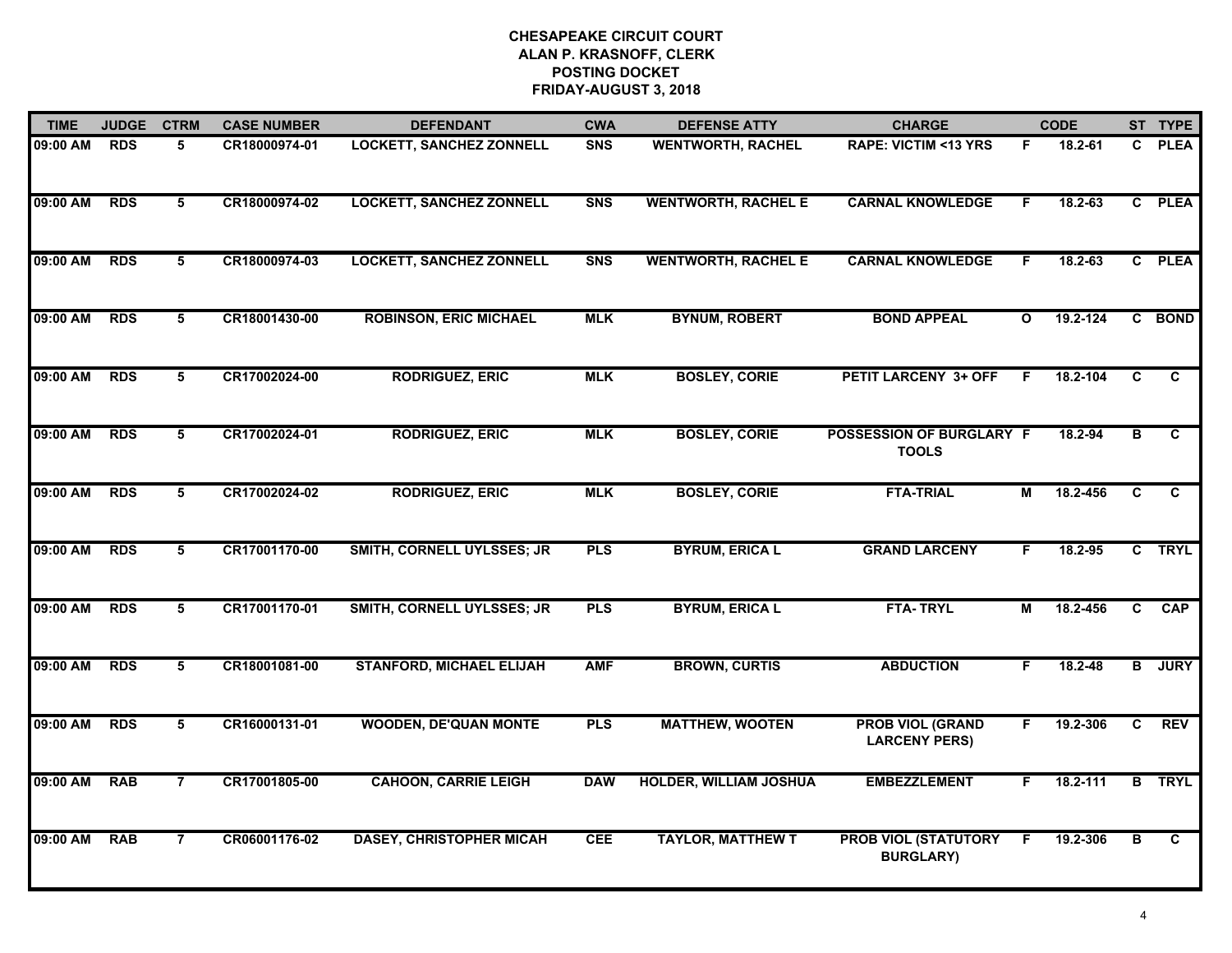| <b>TIME</b> | <b>JUDGE</b> | <b>CTRM</b>    | <b>CASE NUMBER</b> | <b>DEFENDANT</b>                | <b>CWA</b> | <b>DEFENSE ATTY</b>           | <b>CHARGE</b>                                       |                | <b>CODE</b> |                | ST TYPE         |
|-------------|--------------|----------------|--------------------|---------------------------------|------------|-------------------------------|-----------------------------------------------------|----------------|-------------|----------------|-----------------|
| 09:00 AM    | <b>RAB</b>   | $\overline{7}$ | CR06001177-02      | <b>DASEY, CHRISTOPHER MICAH</b> | <b>CEE</b> | <b>TAYLOR, MATTHEW T</b>      | <b>PROB VIOL (GRAND</b><br>LARCENY)                 | F.             | 19.2-306    | C              | C               |
| 09:00 AM    | <b>RAB</b>   | $\overline{7}$ | CR10002095-00      | <b>FULLER, ANTONIO</b>          |            | <b>BYRUM, ERICA</b>           | <b>HABITUAL OFF DRIVE W/O</b><br>LIC                | M              | 46.2-357    | B              | $\overline{cc}$ |
| 09:00 AM    | <b>RAB</b>   | $\overline{7}$ | CR18000960-00      | <b>KLUTZ, AMY DAWN</b>          | <b>DAW</b> | Sacks, Andrew M.              | <b>SOLICITATION TO COMMIT</b><br><b>MURDER</b>      | - F            | 18.2-31     | B              | C.              |
| 09:00 AM    | <b>RAB</b>   | $\overline{7}$ | CR14000044-00      | <b>MAY, AHMAD SHARIF</b>        |            | <b>ROBINSON, DAYMEN</b>       | <b>POSS CONTROLLED SUB</b><br><b>SCH I/II</b>       | F              | 18.2-250    | C              | cc              |
| 09:00 AM    | <b>RAB</b>   | $\overline{7}$ | CR14000426-06      | <b>MEHLINGER, SCOTT CHARLES</b> | <b>JAF</b> | <b>BARLOW, JASON B</b>        | <b>PROB VIOL (POSSESS</b><br><b>FENTANYL)</b>       | F.             | 19.2-306    |                | C BOND          |
| 09:00 AM    | <b>RAB</b>   | $\overline{7}$ | CR14000426-07      | <b>MEHLINGER, SCOTT CHARLES</b> | <b>JAF</b> | <b>BARLOW, JASON B</b>        | <b>PROB VIOL (PETIT</b><br>LARCENY)                 | $\overline{M}$ | 19.2-306    |                | C BOND          |
| 09:00 AM    | <b>RAB</b>   | $\overline{7}$ | CR14000426-08      | <b>MEHLINGER, SCOTT CHARLES</b> | <b>JAF</b> | <b>BARLOW, JASON B</b>        | <b>PROB VIOL(HIT &amp; RUN:</b><br><b>PROP DMG)</b> | F              | 19.2-306    | $\mathbf{c}$   | <b>BOND</b>     |
| 09:00 AM    | <b>RAB</b>   | $\overline{7}$ | CR17000967-00      | <b>NOLAN, MADISON MAE</b>       | <b>CEE</b> | Piersall, VON L.; III         | <b>SHOPLIFTING &gt;\$200</b>                        | F              | 18.2-103    | B              | C.              |
| 09:00 AM    | <b>RAB</b>   | $\overline{7}$ | CR17001627-00      | <b>SHOWALTER, FLOYD W</b>       | <b>DAW</b> | <b>HOLDER, WILLIAM JOSHUA</b> | <b>EMBEZZLEMENT</b>                                 | F.             | 18.2-111    | $\mathbf{C}$   | <b>PLEA</b>     |
| 09:00 AM    | <b>RAB</b>   | $\overline{7}$ | CR13002049-01      | <b>THOMAS, KENYON</b>           | <b>DAW</b> | Buyrn, William E.             | <b>PROB VIOL (POSSESS</b><br><b>COCAINE)</b>        | F              | 19.2-306    | $\mathbf{C}$   | <b>REV</b>      |
| 09:00 AM    | <b>RAB</b>   | $\overline{7}$ | CR16002146-04      | <b>TRAVERS, JACK TAYLOR</b>     | <b>JAF</b> | Short, James E.               | <b>VIOL PROBATION ON FEL</b><br><b>OFF</b>          | -F             | 19.2-306    |                | C BOND          |
| 09:00 AM    | <b>RAB</b>   | $\overline{7}$ | CR16002146-05      | <b>TRAVERS, JACK TAYLOR</b>     | <b>JAF</b> | Short, James E.               | <b>VIOL PROBATION OF MISD M</b><br><b>OFF</b>       |                | 19.2-306    | $\overline{c}$ | <b>BOND</b>     |
| 09:30 AM    | <b>RDS</b>   | $\overline{2}$ | CR14000927-36      | <b>BOOKER, SHAWNTE LATRICE</b>  |            | <b>ROBINSON, DAYMEN W X</b>   | <b>PROB VIOL (CC FRAUD)</b>                         | F              | 19.2-306    |                | C ADAT          |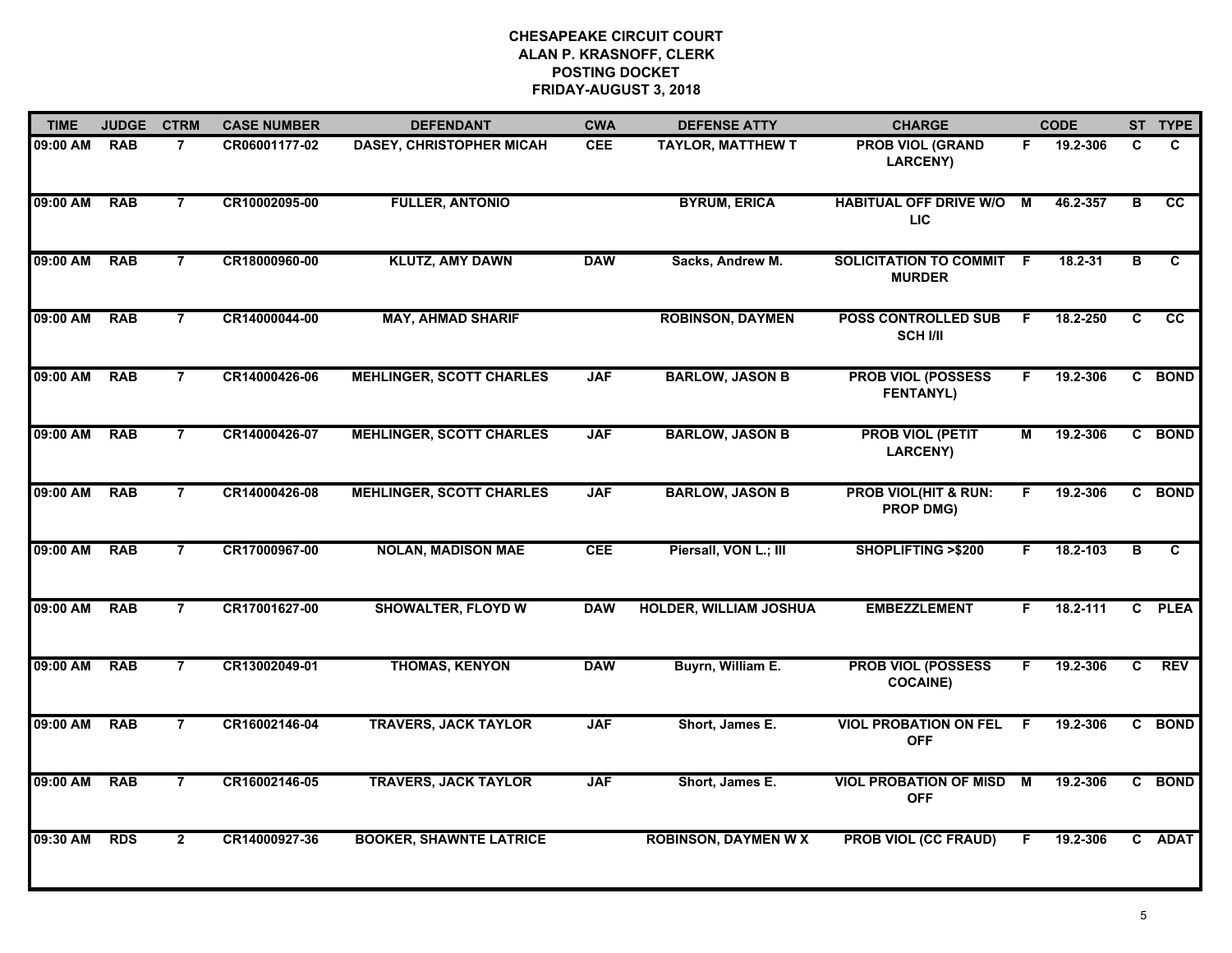| <b>TIME</b> | <b>JUDGE</b> | <b>CTRM</b>    | <b>CASE NUMBER</b> | <b>DEFENDANT</b>               | <b>CWA</b> | <b>DEFENSE ATTY</b>         | <b>CHARGE</b>                 |    | <b>CODE</b> | ST TYPE |
|-------------|--------------|----------------|--------------------|--------------------------------|------------|-----------------------------|-------------------------------|----|-------------|---------|
| 09:30 AM    | <b>RDS</b>   | $\overline{2}$ | CR14000927-37      | <b>BOOKER, SHAWNTE LATRICE</b> |            | <b>ROBINSON, DAYMEN</b>     | PROB VIOL (CC THEFT)          | F. | 19.2-306    | C ADAT  |
| 09:30 AM    | <b>RDS</b>   | $\overline{2}$ | CR14000927-38      | <b>BOOKER, SHAWNTE LATRICE</b> |            | <b>ROBINSON, DAYMEN W X</b> | <b>PROB VIOL (COMP FRAUD)</b> | -F | 19.2-306    | C ADAT  |
| 09:30 AM    | <b>RDS</b>   | $\mathbf{2}$   | CR14000927-39      | <b>BOOKER, SHAWNTE LATRICE</b> |            | <b>ROBINSON, DAYMEN W X</b> | <b>PROB VIOL (COMP FRAUD)</b> | -F | 19.2-306    | C ADAT  |
| 09:30 AM    | <b>RDS</b>   | $\overline{2}$ | CR14000927-40      | <b>BOOKER, SHAWNTE LATRICE</b> |            | <b>ROBINSON, DAYMEN W X</b> | <b>PROB VIOL (CC THEFT)</b>   | F. | 19.2-306    | C ADAT  |
| 09:30 AM    | <b>RDS</b>   | $\mathbf{2}$   | CR14000927-41      | <b>BOOKER, SHAWNTE LATRICE</b> |            | <b>ROBINSON, DAYMEN W X</b> | <b>PROB VIOL (CC FRAUD)</b>   | F  | 19.2-306    | C ADAT  |
| 09:30 AM    | <b>RDS</b>   | $\mathbf{2}$   | CR14000927-42      | <b>BOOKER, SHAWNTE LATRICE</b> |            | <b>ROBINSON, DAYMEN W X</b> | <b>PROB VIOL (CC FRAUD)</b>   | F. | 19.2-306    | C ADAT  |
| 09:30 AM    | <b>RDS</b>   | $\overline{2}$ | CR14000927-43      | <b>BOOKER, SHAWNTE LATRICE</b> |            | <b>ROBINSON, DAYMEN W X</b> | <b>PROB VIOL (CC THEFT)</b>   | F. | 19.2-306    | C ADAT  |
| 09:30 AM    | <b>RDS</b>   | $\overline{2}$ | CR14000927-44      | <b>BOOKER, SHAWNTE LATRICE</b> |            | <b>ROBINSON, DAYMEN W X</b> | <b>PROB VIOL (COMP FRAUD)</b> | -F | 19.2-306    | C ADAT  |
| 09:30 AM    | <b>RDS</b>   | $\mathbf{2}$   | CR14000927-45      | <b>BOOKER, SHAWNTE LATRICE</b> |            | <b>ROBINSON, DAYMEN W X</b> | <b>PROB VIOL (COMP FRAUD)</b> | -F | 19.2-306    | C ADAT  |
| 09:30 AM    | <b>RDS</b>   | $\overline{2}$ | CR14000927-46      | <b>BOOKER, SHAWNTE LATRICE</b> |            | <b>ROBINSON, DAYMEN W X</b> | <b>PROB VIOL (CC THEFT)</b>   | F  | 19.2-306    | C ADAT  |
| 09:30 AM    | <b>RDS</b>   | $\mathbf{2}$   | CR14000927-47      | <b>BOOKER, SHAWNTE LATRICE</b> |            | <b>ROBINSON, DAYMEN W X</b> | <b>PROB VIOL (CC FRAUD)</b>   | F. | 19.2-306    | C ADAT  |
| 09:30 AM    | <b>RDS</b>   | $\overline{2}$ | CR14000927-48      | <b>BOOKER, SHAWNTE LATRICE</b> |            | <b>ROBINSON, DAYMEN W X</b> | <b>PROB VIOL (CCFRAUD)</b>    | F  | 19.2-306    | C ADAT  |
| 09:30 AM    | <b>RDS</b>   | $\mathbf{2}$   | CR14000927-49      | <b>BOOKER, SHAWNTE LATRICE</b> |            | <b>ROBINSON, DAYMEN W X</b> | <b>PROB VIOL (CC THEFT)</b>   | F  | 19.2-306    | C ADAT  |